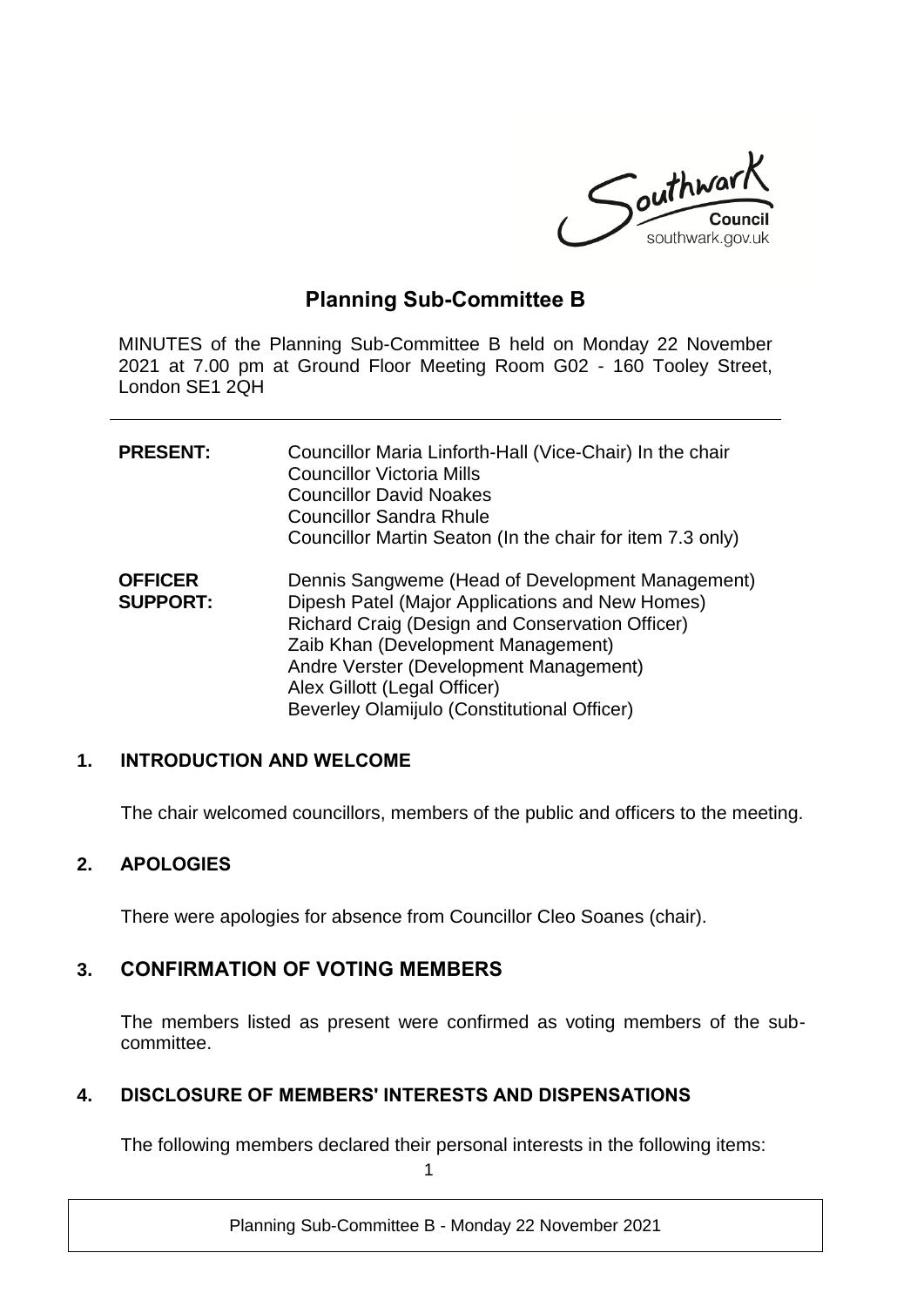## **7.3 – Carpark of Matson House Slippers Place, London Southwark**

Councillor David Noakes, non-pecuniary, because he had received emails from an objector who was present at the meeting and correspondence from constituents in the ward he represents; and from residents living in neighbouring properties. He agreed to keep an open mind when considering the planning application.

Councillor Maria Linforth-Hall (vice-chair), non-pecuniary, because of her connection to one of the objectors present. Councillor Linforth-Hall agreed to step down as chair and not take part in the debate or vote when the sub-committee considers the planning application.

## **5. ITEMS OF BUSINESS THAT THE CHAIR DEEMS URGENT**

The chair gave notice of the following additional papers circulated prior to the meeting:

 Members pack and addendum report relating to items 7.1 – 7.3 development management items.

## **6. MINUTES**

## **RESOLVED:**

That the minutes of the meeting held on the 20 October 2021 be approved as a correct record and signed by the chair.

## **7. DEVELOPMENT MANAGEMENT ITEMS**

Members noted the development management report.

## **RESOLVED:**

- 1. That the determination of planning applications, or formal observations and comments, the instigation of enforcement action and the receipt of the reports included in the attached items be considered.
- 2. That the decisions made on the planning applications be subject to the conditions and/or made for the reasons set out in the attached reports unless otherwise stated.
- 3. That where reasons for decisions or conditions are not included or not as included in the reports relating to an individual item, they be clearly specified.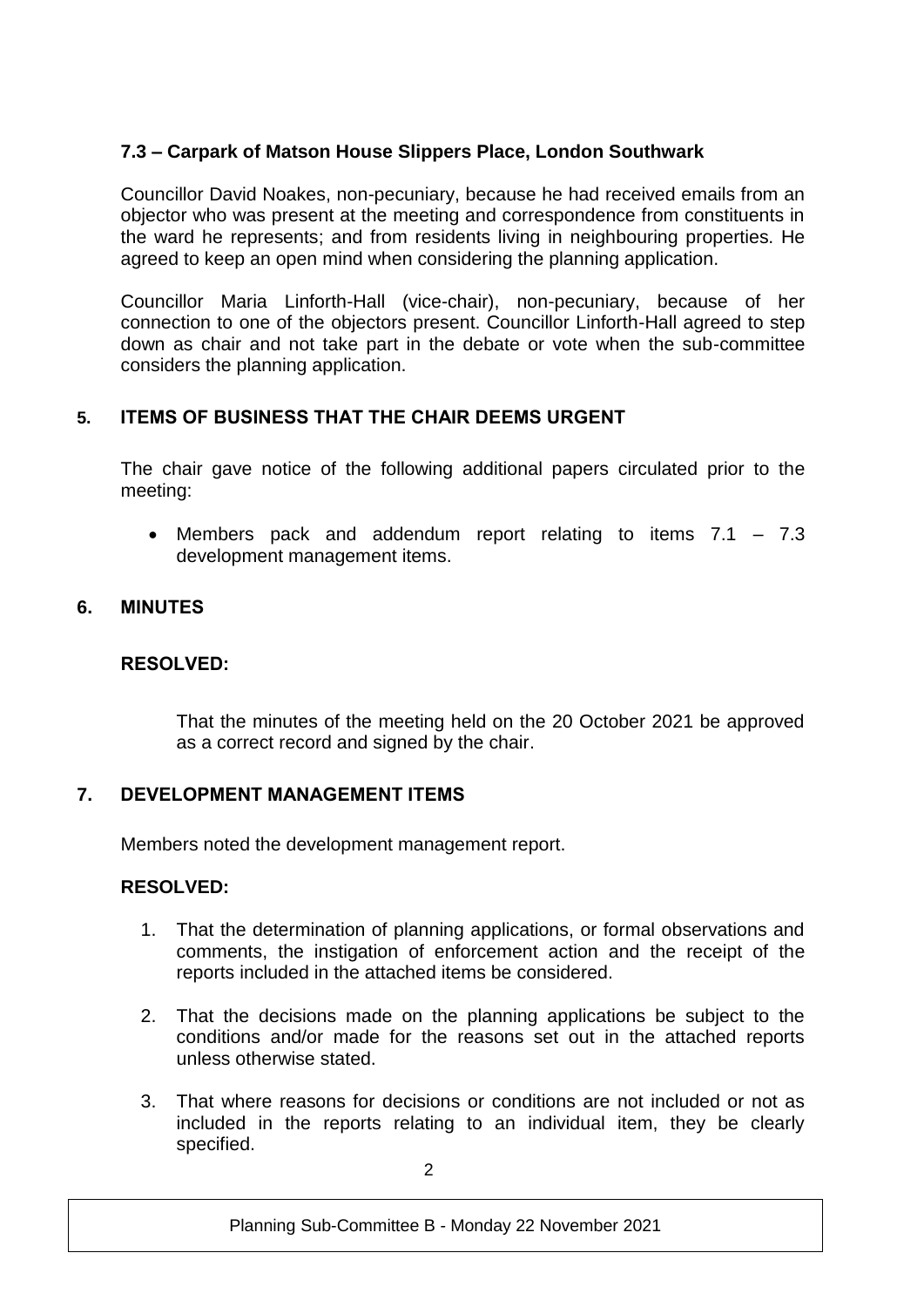## **7.1 17 - 21 RISBOROUGH STREET, SOUTHWARK LONDON SE1 0HG**

### **Planning application reference 21/AP/1207**

Report: See pages 9 to 60 of the agenda pack and pages 1 to 2 of the addendum report.

#### **PROPOSAL**

*Redevelopment of the site to construct seven storey office building (Class E(g)) with roof terrace, plus basement with ancillary cycle parking, refuse storage, including plant facilities and installation of PV panels and green roof.*

The sub-committee heard the officer's introduction to the report and Members of the sub-committee asked questions of the officers.

The design and conservation officer was present to respond to questions from members.

The objectors were present to address the sub-committee and responded to questions from members.

The applicant's agent addressed the meeting and responded to questions from members.

There were no supporters who lived within 100 metres of the development site present at the meeting.

There were no ward councillors present at the meeting who wished to address the sub-committee.

The sub-committee put further questions to officers and discussed the application.

A motion to grant the application was moved, seconded put to the vote and declared carried.

### **RESOLVED:**

- 1. That planning application 21/AP/1207 be granted subject to amended conditions and any deliveries or collections to the commercial units shall only be between the following hours:  $07.00 - 20.00$ hrs on Monday – Saturday. No deliveries permitted on Sunday and Bank Holidays and the applicant entering into an appropriate legal agreement.
- 3 2. That in the event that the requirements of paragraph 1 above are not met by 26 November 2021, the director of Planning and Growth be authorised to

Planning Sub-Committee B - Monday 22 November 2021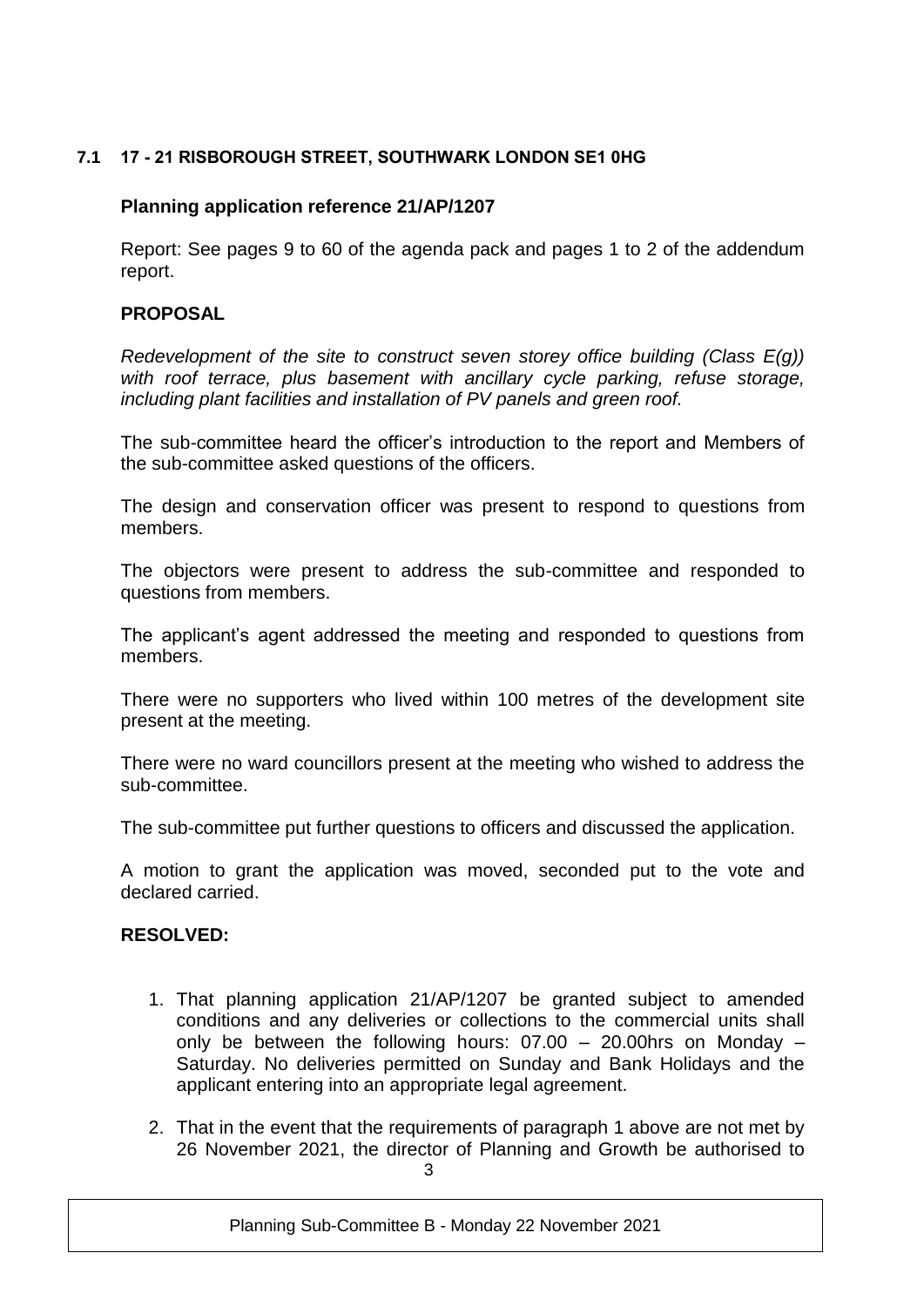refuse planning permission, if appropriate, for the reasons set out in paragraph 135 of the report.

## **7.2 26-34 UPPER GROUND, LONDON SE1 9PD**

## **Planning application reference 21/AP/0179**

Report: See pages 61 to 111 of the agenda pack and pages 2 to 3 of the addendum report.

## **PROPOSAL**

*Construction of a part two, part five storey extension to provide additional office accommodation (E(g)(i) Class) and associated cycle parking and refuse storage.*

The sub-committee heard the officer's introduction to the report and Members of the sub-committee asked questions of the officers.

There were no objectors present at the meeting.

The applicant addressed the meeting and responded to questions from members.

A supporter who lived within 100 metres of the development site was present to address the meeting.

There were no ward councillors present at the meeting who wished to address the sub-committee.

At this point of the meeting, there was no further debate or questions from members of the sub-committee.

A motion to grant the application was moved, seconded and put to the vote and declared carried.

## **RESOLVED:**

- 1. That planning application 21/AP/0179 be granted subject to conditions and the applicant entering into an appropriate legal agreement.
- 2. That in the event that the requirements of paragraph 1 above are not met by 20 May 2022, the director of Planning and Growth be authorised to refuse planning permission, if appropriate, for the reasons set out in paragraph 102 of the report.

At this point Councillor Linforth-Hall (vice-chair) stood down as chair for the subcommittee.

Members moved a motion to nominate a chair for the meeting.

 $\lambda$ 

Planning Sub-Committee B - Monday 22 November 2021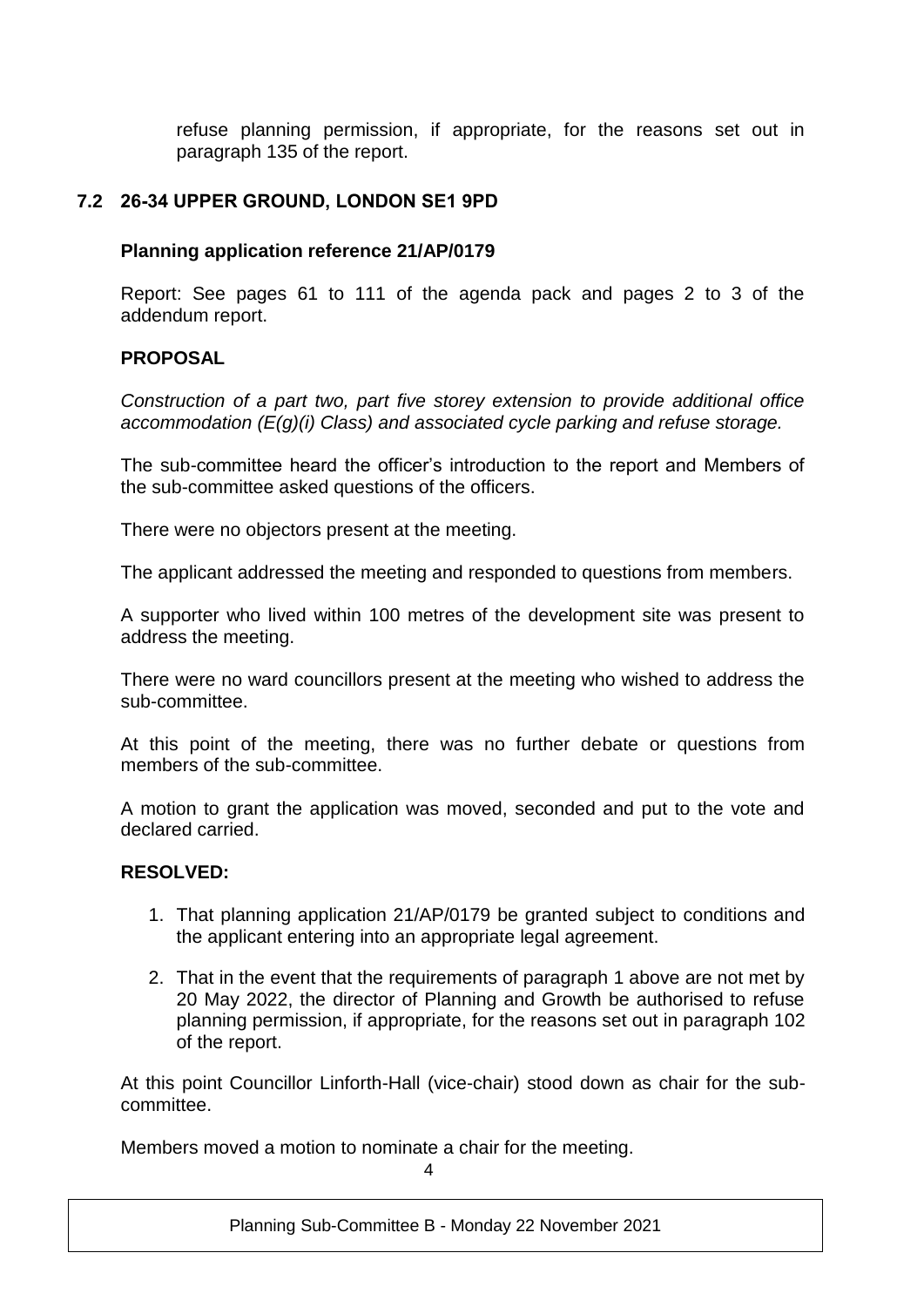It was moved, seconded and

## **RESOLVED:**

That Councillor Martin Seaton would chair the meeting.

Councillor Seaton took the position as chair.

### **Adjournment**

At 8.35pm, the meeting adjourned for 10 minutes and reconvened at 8.45pm.

## **7. CARPARK OF MATSON HOUSE SLIPPERS PLACE, LONDON SOUTHWARK**

### **Planning application reference 21/AP/1615**

Report: See pages 112 to 152 of the agenda pack and pages 3 to 7 of the addendum report.

### **PROPOSAL**

*Redevelopment of an existing car park to create 18 residential units (use class C3) in a part 1, part 8 storey building, demolition of existing pram stores and part of an existing refuse store, adjustments to car parking, new landscape and amendments to existing estate paths.* 

The sub-committee heard the officer's introduction to the report and Members of the sub-committee asked questions of the officers.

The objector was present to address the sub-committee and responded to questions from members.

The applicant addressed the meeting and responded to questions from members.

There were no supporters who lived within 100 metres of the development site present at the meeting.

There were no ward councillors present at the meeting who wished to address the sub-committee.

The sub-committee put further questions to officers and discussed the application.

A motion to grant the application was moved, seconded put to the vote and declared carried.

### **RESOLVED:**